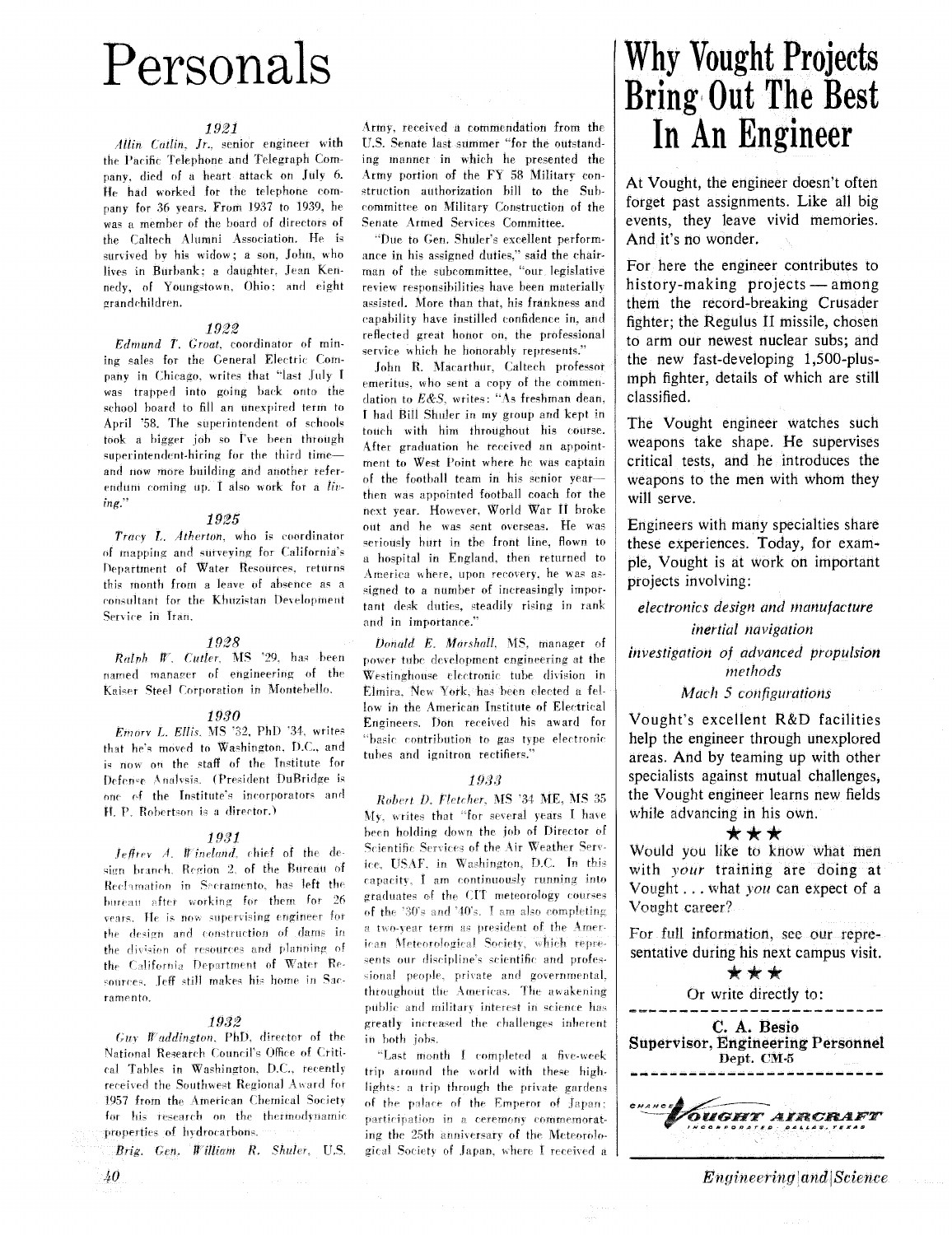

# **FIRST** with **OVER-THE-SEAS TV. ..FTL**

**Another major "first" has been scored by Federal Telecommunication Laboratories** . . . **broad-band over-horizon microwave** . . . **for television (and telephone) between Florida and Cuba..** . **the world's** *first* **over-the-seas live** *TV!* 

**Here is a typical example of the outstanding projects continually under development at FTL-principal research center of the world-wide IT&T System in the United States.** 

**Equally inspiring, challenging, and high-level are the diversified assign-**<br>ments under FTL's long-range program<br>
. . . providing unlimited opportunities **for young engineers of unusual ability, initiative, and imagination.** 

**When the time comes to start building your professional career** - **get in touch with** *FTL-first!* 

#### **FTL's DYNAMIC RESEARCH PROGRAM INCLUDES THESE FIELDS:**

**Radio Communication Systems Traveling Wave Tubes Electronic Countermeasures Air Navigation Systems Antennas** . **Missile Guidance Transistors and other Semiconductor Devices Computers and Data Processing Wire Communication Systems** 

**Excellent graduate schools are easy to reach from FTL locations in these east and west coast cities** :

**NUTLEY, N.** *8..* . **.500 WASHINGTON AVE. Sin Fernando, Cal.. .15151 Bledsoe St. Polo Alto, Cal.** . . **.937 Commercial St.** 



-only 28 minutes via bus from New York

### Personals . . . *continued*

beautiful bouquet of flowers from the even more beautiful Miss Kyoko Otami, Japan's Miss Universe of 1957; and participation, as a National Academy of Sciences delegate, in the 9th Pacific Science Congress in Bangkok. Also attended a most interesting meeting last spring in Stockholm where the use of electronic computers for weather prediction was discussed.

"My con, Bob, Jr., 21. is a junior at RPI studying æronautics. Another son, John; 16, is a high school junior, studying sports cars and swing music.

"As to a few of our 'lost alumni,' Col. Don McNeal, MS **'35,** still lives, **I** helieve. in Dayton, Ohio; Maj. Gen. Harold H. Bassett, MS '36, Maj. Gen. William Stone, MS **'38,** and Col. John Feeley, '41, can he reached through W4F Hq. in Washington, D.C.; Col. Wilson Neal, MS '39, is director of plans at Hq, Air Weather Service, Andrews AFB in Washington, **D.C.,** and Col. Delmar Crowson, MS '41, is in the Pentagon ( USAF) ."

#### *1934*

Ernest R. Howard, MS **'35,** is now working with the Truflex thermostat metals sales and engineering staff of the general plate division of the Metals and Controls Corporation in Attleboro. R.I.

### *1935*

Donald *V.* Chamberlain, formerly vice president in charge of sales at the Southern Pipe & Casing Company in Azusa, is now executive vice president of the company.

#### *1936*

Arthur L. Bishop is now assistant superintendent of The Texas Company's Puget Sound refinery, under construction at March's Point, Washington. He was formerly area supervisor at Texaco's Los Angeles refinery.

Hugo Meneghelli writes from Akron. Ohio: "After  $1$  accepted a job as manager of the tire construction development department of the tire development division of General Tire and Rubber Company, my wife and I celebrated by spending a week in Mexico City . . . The move to Akron has been an uprooting experience for our two sons, Lance and Leonard, but they are taking it very well. Lance is going to high school and Lennie is in parochial school."

#### *D38*

Delbert Van Ornum, MS, writes that he has moved to Newport Beach, California, from Altadena. "The move," Del writes. "is the upshot of my work as a project director for the Giannini Research Laboraory during the past year. The lab is just south of Santa Ana, so driving from Altadena got to be a chore.'

#### *19\$0*

Kiyo Tomiyasu, consulting engineer at the General Electric Microwave Labora-



## adds skill to your hand

Horizontal opportunities are plentiful for graduate engineers — but how about verti-<br>cal opportunities? How high will you grow in **5 years?** 

PENCIL<br>CO., INC.

Ê

ELL

**CRST** 

**OHIE** 

A.W. FABER

 $\overline{A}$ 

**That will depend on your native talent, hard work and such professional habits as the use of imported A.W.FABER CASTELL. "black gold"**  solar nations as the best na-<br>CASTELL. "black gold"<br>graphite — the best na-<br>tural graphite testing **out at more than 99% pure carbon** - **makes**<br> **castell** the world's<br> **Castell** the world's **finest drawing pencil. It**  will add skill to your hand as it does to seasoned Pros the world **over. Color-graded for instant identification in most of the 20 scientifically-accurate degrees, 8B to 10H.** 

**If you prefer a Holder, try LOCKTITE Tel-A-Grade 9800 which shows your degree in a** flash **-plus imported "black gold" CASTELL 9030 Lead. Shop in your college CASTELL across the** board.

**CKTITE** 

 $\tilde{c}$ 

 $[0.5A]$ 

**CRSTELL** 



W. FABE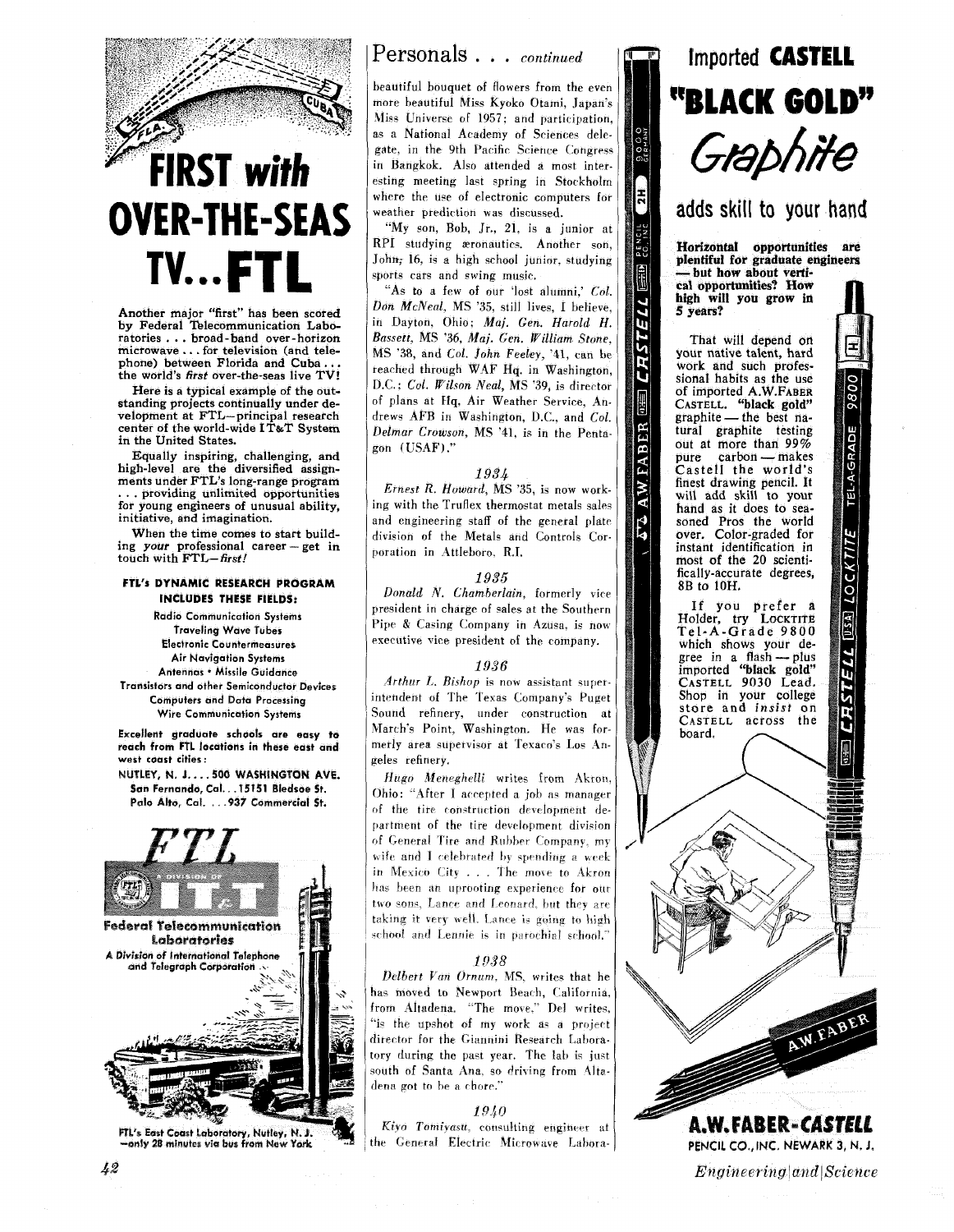## Personals . . . *continued*

tory in Palo Alto. California, is also edi-<br>tor of IRE's Transactions on Microwave - Eberhardt Rechtin, PhD '50, is now chief tor of IRE's Transactions on Microwave Theory and Techniques. One of the mem-

been appointed assistant to the president of Beckman Instruments, Inc.

*1944* **the U.S. Army Field Forces.**<br>*James M. Ploeser* died of cancer on No-**Fred W. Morris** has set a *James M. Ploeser* died of cancer on No-<br> **Fred W. Morris has set up Electronic**<br> **Register on San José hospital.** He was<br> **Register and Management** consultant

A research biochemist at the Stanford been active in the engineering and manage-<br>Medical School, Jim had lived in Saratoga ment consulting field for some vears. His Medical School, Jim had lived in Saratoga ment consulting field for some years. His for the past 3 years. He is survived by most significant assignment in the past, he<br>his wife and three children—Christine, writes "was as a member of the Project his wife and three children-Christine, writes, \*\*was as a member of the Project Monica and Stephen.<br> **A** the Light Study staff at MIT in 1944.45

During World War 11, Jim did penicillin This was a special study concerning the research at Cornell University. He reresearch at Cornell University. He re- defense of North America and was advisory<br>ceived his PhD degree in biochemistry at a directly to the Secretary of Defense." ceived his PhD degree in biochemistry at directly to the Secretary of Defense."<br>Stanford University in 1948. From 1948 to Rev. J. Robert Nicholas is now director<br>1954 he was a senior lecturer at the University of the West

systems engineering at Caltech's Jet Pro-<br>pulsion Laboratory, is now at the Pentapulsion Laboratory, is now at the Penta- in the Episcopal church in actual 'live'<br>gon for a year of temporary duty as a mem-<br>situations-a chance to experiment, de-

*Theory and Techniques.* One of the mem- of the guidance research division at JPL.<br>bers of his editorial board is *Perry H. Var*. He was formerly chief of the electronic rehers of his editorial board is *Perry H. Var*- He was formerly chief of the electronic re-<br> **Alternation**  $f_r$ . '53. search section and has worked at JPL since<br>1949.

1941<br>*Robert J. Parks* has been promoted to Joseph W. Lewis, manager of Arnold  $\overline{0}$ . Robert J. Parks has been promoted to the guidance and Beckman, Inc., in South Pasadena, has the position of chief of the guidance and project director of the Sergeant. a second generation missile developed hy JPL for

vember 18 in a San Jose hospital. He was Engineering and Management consultant **36. 36. 2016**<br>A research biochemist at the Stanford been setive in the engineering and manage. onica and Stephen.<br>During World War II, Jim did penicillin This was a special study concerning the

of the Western Town and Country Church trersity of Otago at Dunedin, New Zealand, Institute, besides taking care of three Epis-<br>on a Fulbright Fellowship.<br>*Clifford I. Cummings*, division chief of writes that "the purpose of the Institute writes that "the purpose of the Institute<br>is to train men studying for the ministry  $situations - a$  chance to experiment, develop and refine methods for training men most effectively for their job."

#### *19A5*

Charles E. Lamar, sales engineer for the Southern Pipe & Casing Company in Azusa, has been made assistant manager of sales. 1946

Laurence *O. Haupt*, MS '47, is now manager of the Procter & Gamble plant in Sacramento. He had formerly been in charge of process operations. Larry has been with **P&G** since his graduation from CIT.

#### *1947*

Irving Michelson, MS, PhD '51, is head of the department of æronautical engineering at the Pennsylvania State University. The Michelsons have two children-Ann.  $2$ , and Louis,  $1$ .

ceived his PhD degree in biochemistry at  $\frac{d}{dt}$  directly to the Secretary of Defense." He has been with the company since 1952. Arthur **3.** Critchlow. **is** manager of the applied research department of IBM's Corporate Research Laboratory in San Jose. The Critchlows and their three children live in Los Gatos.

*19^9*  William A. Syluies, BS '49 ME, BS '50 CE, is still working for the Idaho Department of Highways and is in charge of the development of preliminary design speci-

*continued on page 48*